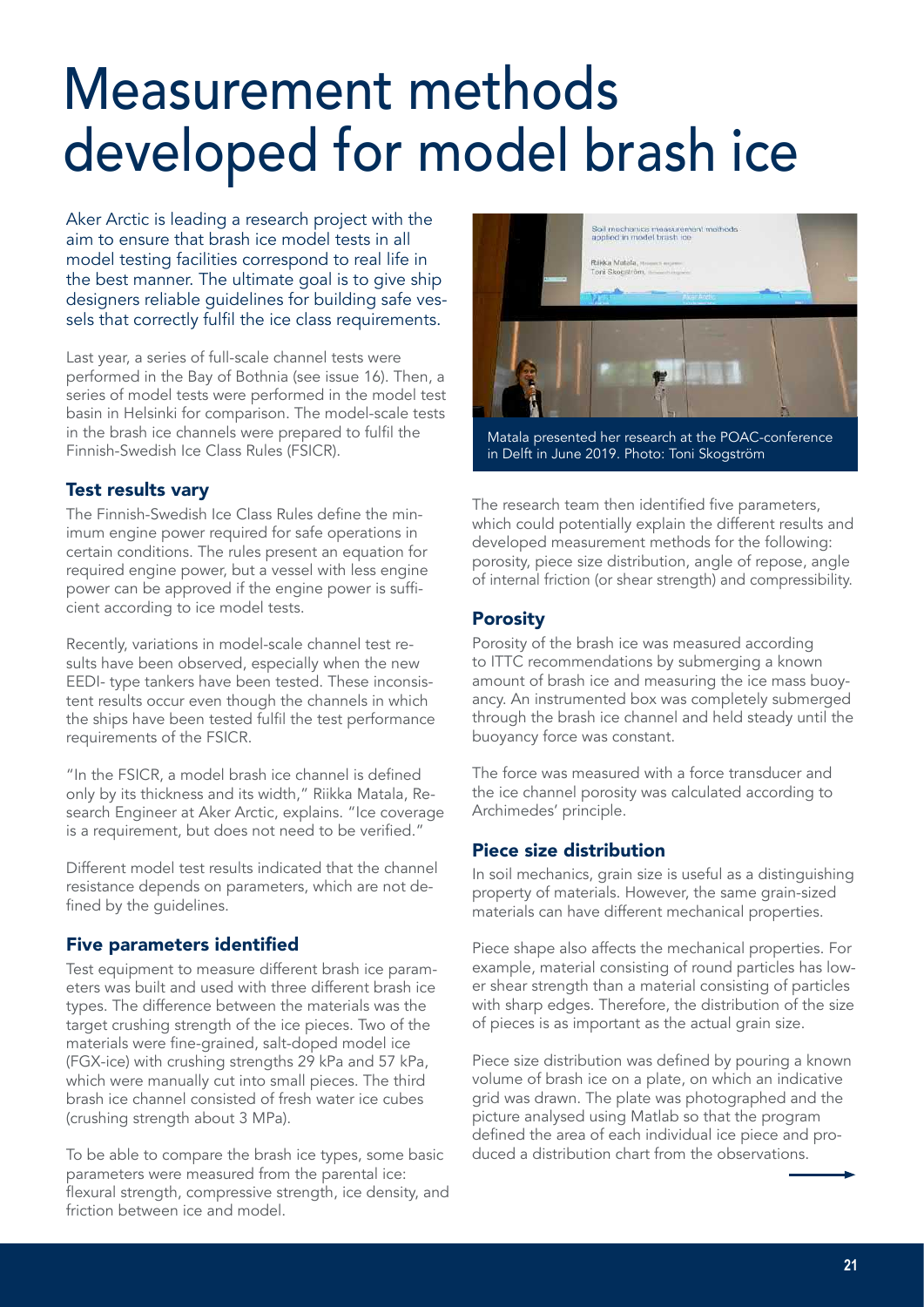## Angle of repose

The angle of repose is defined as the steepest slope of the unconfined material measured from the horizontal plane, on which material can be heaped without collapsing.

Angle of repose below water was defined with a container made of plexiglass. The container was set just below the surface level and filled with brash ice. The angle of repose was defined visually under water, using an underwater camera and then measured from the picture.

The angle of repose above the water was defined by piling ice brash gently on a horizontal plane. A picture was then taken and the angle measured from the picture in the same way as under water.

### Brash Ice Angle of Internal Friction and Shear Strength

The shear strength measurement was arranged by building a plexiglass box, which consisted of two separate halves. The box was filled with brash ice and a weight was positioned on top of the upper box to cause a normal load. The upper part was slightly relocated and the required force was measured using a force transducer.

The results were plotted in a chart and a line was fitted to the data points. The slope of the line represents the internal friction angle, φ. An example of test results is presented below.



## **Compressibility**

The compressibility is defined as the change in volume as a function of external pressure. The compressibility of brash ice was defined using a measuring device made of low-friction plexiglass. The end plate of the box was made of a perforated plate allowing water to escape. The front plate was attached to a piston, which moved forward when a weight was added in the wire system.



A double-box device was developed for studying shear strength and internal friction angle of brash ice.



Compressibility measurement in theory and practice.



### Going forward

The objectives of developing new devices and practices for measuring brash ice properties are to enable comparison between different brash ice types. The comparison, in turn, is relevant when studying the brash ice channel behaviour in vessel's ice model tests.

The devices functioned well in general so that the comparison between the materials could be done, and the results were reasonable. However, the most rele-

**22**